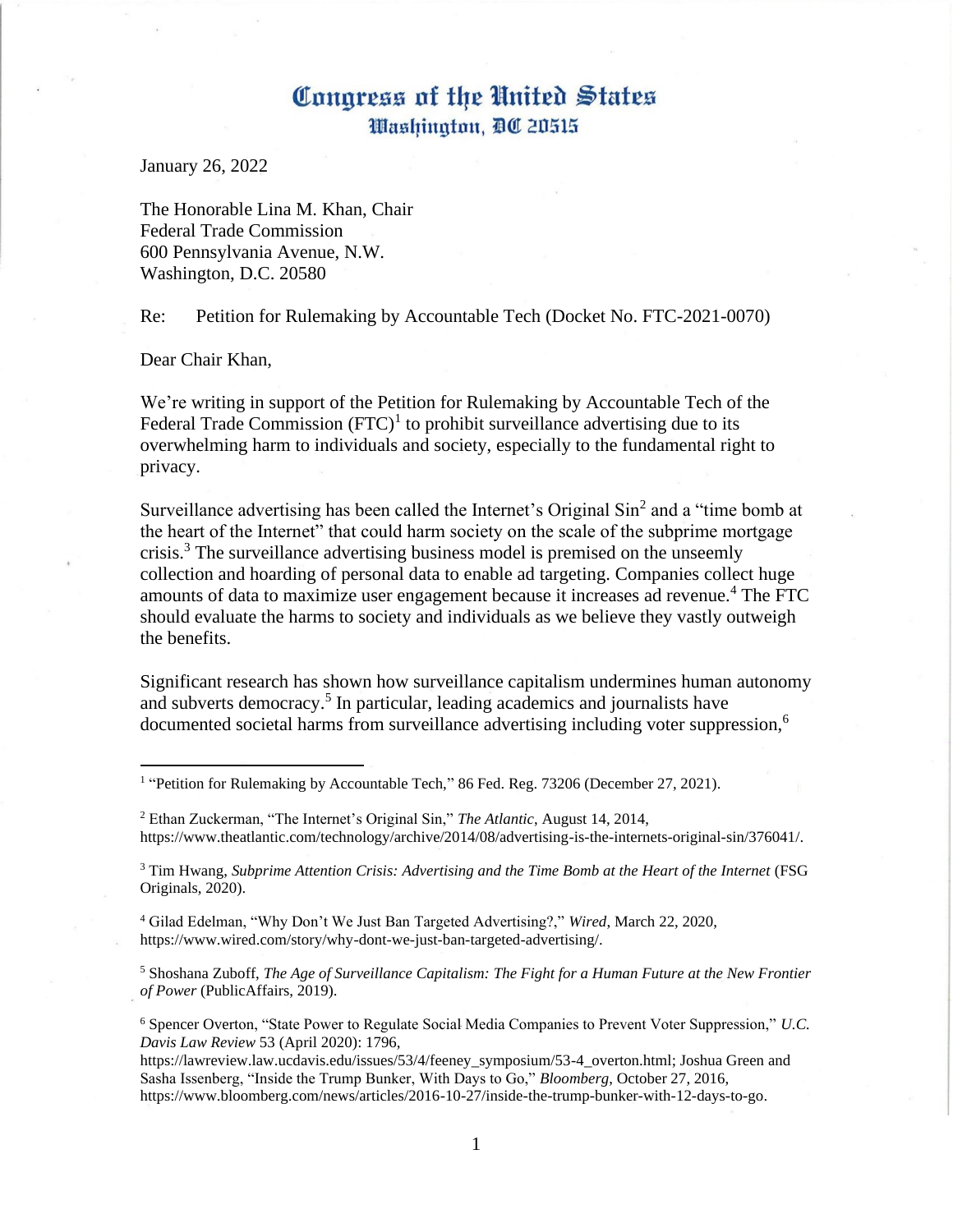political manipulation,<sup>7</sup> and threats to national security. For example, propagandist ads from the Russian government-linked Internet Research Agency (IRA) disproportionately targeted and aimed to suppress the vote of African Americans during the 2016 election.<sup>8</sup> State adversaries may use surveillance advertising to collect sensitive data on Americans and target specific individuals in the government to install malware on their devices or collect intelligence about their locations.<sup>9</sup>

Surveillance advertising is also linked to individual harms that have broader impacts for society such as discrimination in jobs, $10$  housing, $11$  and pricing for products and services.<sup>12</sup> For example, research has shown that females receive fewer ads for highpaying jobs than men,<sup>13</sup> an outcome that further perpetuates the existing gender wage

<sup>10</sup> *See, e.g.,* Matt O'Brien and Barbara Ortutay, "Study: Facebook Delivers Biased Job Ads, Skewed by Gender," *AP News*, April 20, 2021, https://apnews.com/article/discriminationf62160cbbad4d72ce5250e6ef2222f5e; Anja Ava Kofman and Ariana Tobin, "Facebook Ads Can Still Discriminate Against Women and Older Workers, Despite a Civil Rights Settlement," *ProPublica*, December 13, 2019, https://www.propublica.org/article/facebook-ads-can-still-discriminate-againstwomen-and-older-workers-despite-a-civil-rights-settlement; Anja Lambrecht and Catherine Tucker, "Algorithmic Bias? An Empirical Study of Apparent Gender-Based Discrimination in the Display of STEM Career Ads," *Management Science* 65, no. 7 (July 1, 2019), https://pubsonline.informs.org/doi/abs/10.1287/mnsc.2018.3093.

<sup>11</sup> *See, e.g.,* Ariana Tobin, "HUD Sues Facebook Over Housing Discrimination and Says the Company's Algorithms Have Made the Problem Worse," *ProPublica*, March 28, 2019, https://www.propublica.org/article/hud-sues-facebook-housing-discrimination-advertising-algorithms; Katie Benner, Glenn Thrush, and Mike Isaac, "Facebook Engages in Housing Discrimination With Its Ad Practices, U.S. Says," *The New York Times*, March 28, 2019, https://www.nytimes.com/2019/03/28/us/politics/facebook-housing-discrimination.html.

<sup>12</sup> *See, e.g.,* Alex P. Miller and Kartik Hosanagar, "How Targeted Ads and Dynamic Pricing Can Perpetuate Bias," *Harvard Business Review,* November 8, 2019, https://hbr.org/2019/11/how-targeted-ads-anddynamic-pricing-can-perpetuate-bias.

<sup>13</sup> *See, e.g.,* Amit Datta et al., "Discrimination in Online Advertising: A Multidisciplinary Inquiry," In *Proceedings of Machine Learning Research* 81, 1–15, 2018.

 $^7$  Anthony Nadler et al., "Weaponizing the Digital Influence Machine: The Political Perils of Online Ad Tech" (Data & Society, October 17, 2018), https://datasociety.net/library/weaponizing-the-digitalinfluence-machine/.

<sup>8</sup> Spencer Overton, "State Power to Regulate Social Media Companies to Prevent Voter Suppression," *U.C. Davis Law Review* 53 (April 2020): 1796,

https://lawreview.law.ucdavis.edu/issues/53/4/feeney\_symposium/53-4\_overton.html; Robert S. Mueller, III, "Report on the Investigation into Russian Interference in the 2016 Presidential Election" I (March 2019): pp. 4, 14, 25, https://www.justice.gov/archives/sco/file/1373816/download; "Russian Active Measures Campaigns and Interference in the 2016 U.S. Election: Volume 2: Russia's Use of Social Media With Additional Views" (U.S. Senate Select Committee on Intelligence, October 2019), p. 37, https://www.intelligence.senate.gov/sites/default/files/documents/Report\_Volume2.pdf.

<sup>9</sup> Joseph Cox, "The NSA and CIA Use Ad Blockers Because Online Advertising Is So Dangerous," *Vice Motherboard*, September 23, 2021, https://www.vice.com/en/article/93ypke/the-nsa-and-cia-use-adblockers-because-online-advertising-is-so-dangerous.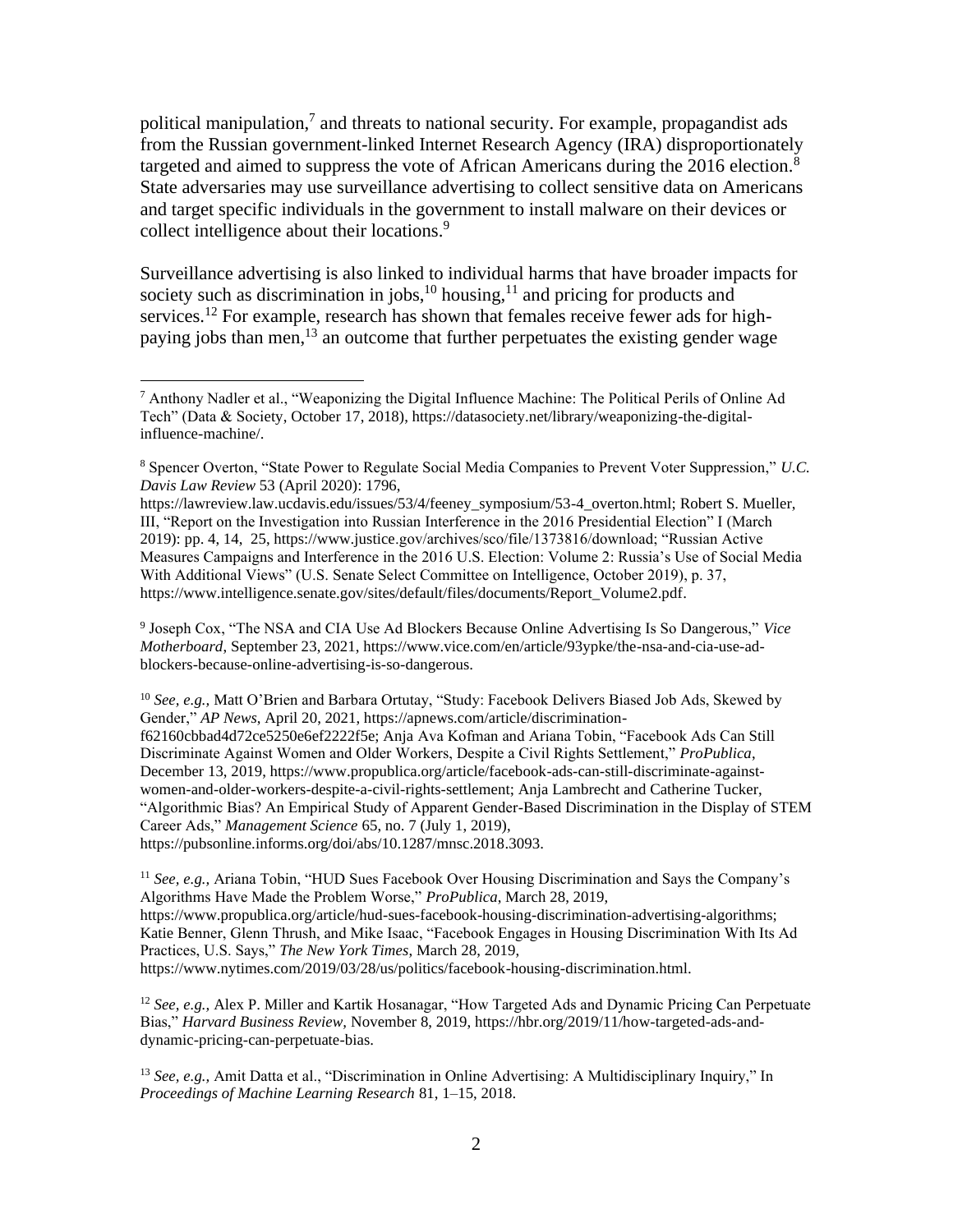gap. Research has also demonstrated how advertisements for predatory rent-to-own programs are shown to African American users significantly more than any other racial group. $14$ 

Americans' privacy and civil liberties are also drastically hampered by surveillance advertising. Some firms have been found to be tracking individuals' places of worship, whether they participated in protests, and then selling this information to advertisers.<sup>15</sup> Data brokers have also sold lists of individuals who regularly visit mosques or use Muslim prayer apps to advertisers, enabling possible discrimination toward religious minorities.<sup>16</sup> Law enforcement can also purchase data implying immigrant status and use it along with location data to skirt Fourth Amendment protections.<sup>17</sup>

These harms are not justified by the benefit of ad revenue to the companies, and alternatives to surveillance advertising can be nearly as commercially effective. Research shows that micro-targeted ads only yield a four percent bump in efficacy for advertisers over contextual ads.<sup>18</sup> This negligible value is not enough to justify the widespread societal and individual harms that the business model causes.

Importantly, the petition does not ban all advertising. Advertising enables many internet products and it enables small businesses, nonprofits, and politicians to reach customers, funders, and voters. It is for this reason that contextual advertising (i.e., ads based on the content a user is currently engaging with) and advertisements provided in response to relevant user search queries should be allowable, as the petition recommends.<sup>19</sup> Further, while granular location may provide incremental value to advertisers, the harms associated with this kind of location targeting are countless, however, broad location

<sup>18</sup> Veronica Marotta et al., "Online Tracking and Publishers' Revenues: An Empirical Analysis" (In *Workshop on the Economics of Information Security*, May 2019), https://weis2017.econinfosec.org/wpcontent/uploads/sites/6/2019/05/WEIS\_2019\_paper\_38.pdf.

<sup>14</sup> Imana, Basileal et al., "Auditing for Discrimination in Algorithms Delivering Job Ads," In *Proceedings of the Web Conference*, 3767–3778, 2021.

<sup>15</sup> Byron Tau, "Lawmakers Urge FTC Probe of Mobile Ad Industry's Tracking of Consumers," *Wall Street Journal*, July 31, 2020, https://www.wsj.com/articles/lawmakers-urge-ftc-probe-of-mobile-ad-industrystracking-of-consumers-11596214541.

<sup>16</sup> Joseph Cox, "Leaked Location Data Shows Another Muslim Prayer App Tracking Users," *Vice Motherboard*, January 11, 2021, https://www.vice.com/en/article/xgz4n3/muslim-app-location-data-salaatfirst; "Time to Ban Surveillance-Based Advertising" (Forbrukerradet, June 2021), https://www.forbrukerradet.no/wp-content/uploads/2021/06/20210622-final-report-time-to-bansurveillance-based-advertising.pdf.

<sup>17</sup> Rani Molla, "Law Enforcement Is Now Buying Cellphone Location Data from Marketers," *Vox*, February 7, 2020, https://www.vox.com/recode/2020/2/7/21127911/ice-border-cellphone-data-trackingdepartment-homeland-security-immigration.

<sup>&</sup>lt;sup>19</sup> "Re: Petition for Rulemaking to Prohibit Surveillance Advertising," (Accountable Tech, December 3, 2021), https://www.regulations.gov/document/FTC-2021-0070-0002.